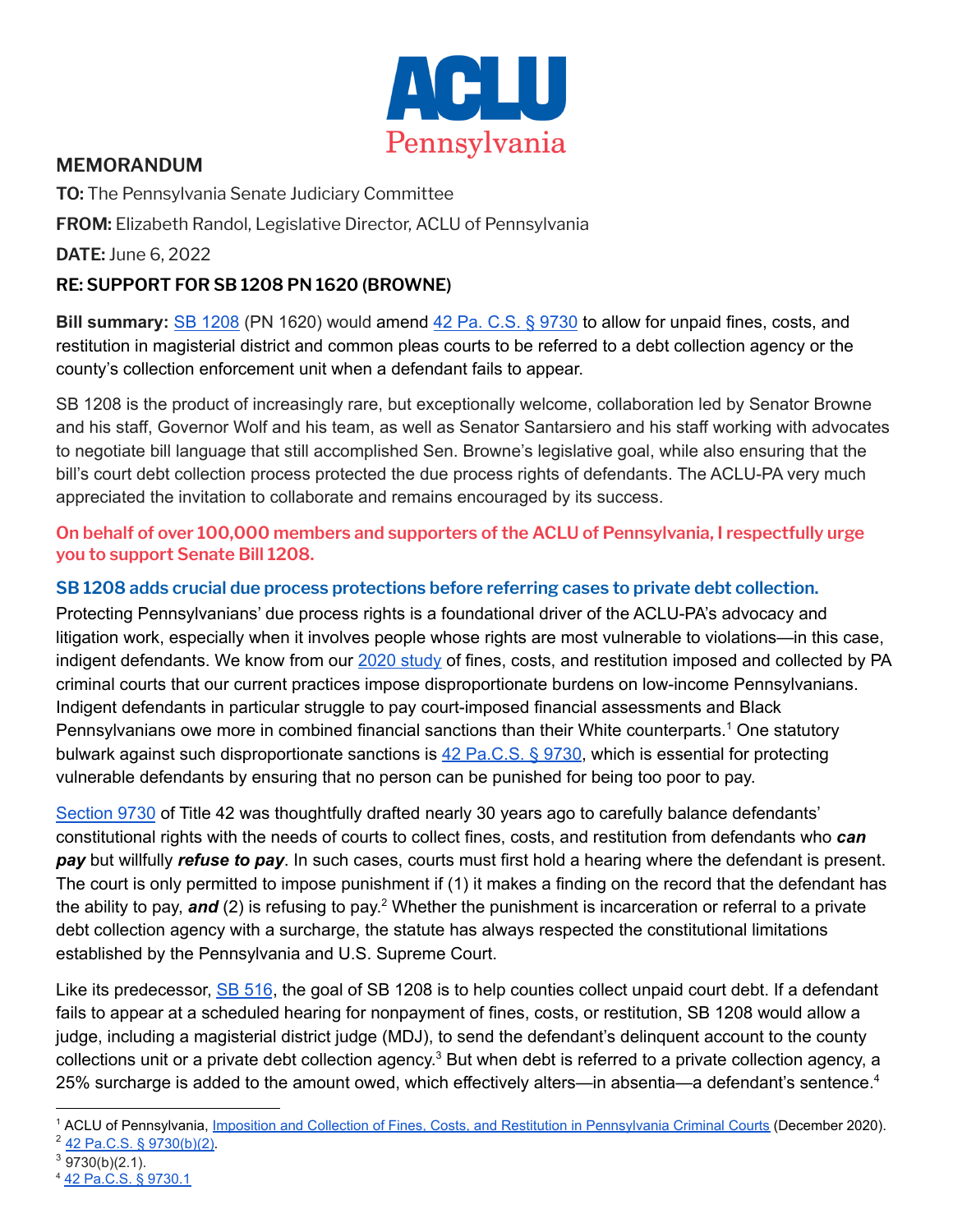The ACLU-PA's opposition to SB 516 stemmed from conflicts it created with § 9730 and fundamental due process guarantees, namely that it would have allowed courts to impose this surcharge without a hearing—a substantial departure from existing practice, which only allows referrals *after* the court holds a hearing *and* determines that the defendant is financially able to pay. In the same way that the court cannot simply order a defendant jailed for nonpayment of fines, costs, or restitution for not appearing at a hearing, the court also cannot impose a 25% surcharge, which could potentially add hundreds or even thousands of dollars, onto a person's debt by sending it to a private debt collection agency. Such an action is as clearly an infringement on the defendant's constitutionally-protected property interest as jail would be on the person's liberty interest.<sup>5</sup>

Importantly, SB 1208 adds clarifying language to mitigate against such infringements.<sup>6</sup> If a case is referred to a collection agency, SB 1208 would allow the defendant to request a new financial determination hearing, which the court must then hold. Once that request is made, debt collections must cease until the hearing is held. Although we remain concerned that failure to appear is sufficient to send a case to a private debt collector (and incur the 25% surcharge), new provisions in the bill offer some protections and benefits:

- Requiring new determination hearings be held when requested means that even after collection agencies are involved, ability to pay can still be considered by the court.
- Establishing a process to request and receive a new determination hearing also means that defendants now have a potential pathway to getting a case *removed* from collections when warranted, i.e. the person is unable to afford to pay.
- Furthermore, this provision now clarifies that ability to pay hearings must proceed like any other under this subsection,<sup>7</sup> which tells the court what its options are—either find the defendant able to pay or unable to pay. If unable to pay, the court must create a payment plan, order community service, or waive the debt.

# SB 1208 will set forth the court's authority to waive or reduce fines or costs for indigent defendants.

SB 1208 adds two vital protections to § 9730(b)(3) when a court finds a defendant is unable to pay in a single payment. In fact, these two provisions moved the ACLU-PA's position on SB 1208 from neutral to support:

- First, when a defendant is unable to pay, this section now provides that courts have the discretion to *reduce or waive any fines or costs* (not restitution). This may seem like a technical clarification, but it will yield significant benefits—not only for indigent defendants, but, perhaps counterintuitively, for courts and counties as well. Counties and courts are frustrated by the pile of outstanding debt on their books. But the underlying problem is that courts continue to waste resources trying to collect money that people just don't have—bad debt that is simply uncollectible. The option to waive uncollectable debt is certainly preferable to repeatedly trying to get blood from a stone.
- Second, if a defendant is ultimately found unable to pay, the *court must waive the unpaid collection fee* (i.e., the 25% surcharge). This provides a critical fix for the due process concerns that arise when courts send in absentia cases to private debt collectors and was in part the basis for the ACLU-PA's opposition to SB 516.

## **SB 1208 limits adverse credit reporting by requiring that defendants first get a hearing** *and* **are found able to pay.**

Section 9730.1 ensures that credit reporting agencies are not informed of cases sent to private debt collection unless the court holds a hearing at which the defendant is (1) *present*, *and* (2) finds the defendant *able to* pay.<sup>8</sup> Adverse credit reports can cause wide-ranging damage, including to housing security, job prospects, and access to credit—all of which makes it harder for defendants to pay their debt *and* for counties to collect it.

- $6$  9730(b)(2.2).
- <sup>7</sup> [42 Pa.C.S. § 9730\(b\)](https://www.legis.state.pa.us/cfdocs/legis/LI/consCheck.cfm?txtType=HTM&ttl=42&div=0&chpt=97&sctn=30&subsctn=0).

*<sup>5</sup> See*, *e.g.*, *[Nelson v. Colorado](https://www.oyez.org/cases/2016/15-1256)*, 137 S.Ct. 1249, 1255 (2017) (an obligation to pay fines, costs, or restitution is a property interest protected by due process); *[Buck v. Beard](https://www.courtlistener.com/opinion/2403687/buck-v-beard/)*, 879 A.2d 157, 160 (Pa. 2005) (same).

<sup>8</sup> Pursuant to [42 Pa.C.S. § 9730\(b\).](https://www.legis.state.pa.us/cfdocs/legis/LI/consCheck.cfm?txtType=HTM&ttl=42&div=0&chpt=97&sctn=30&subsctn=0)